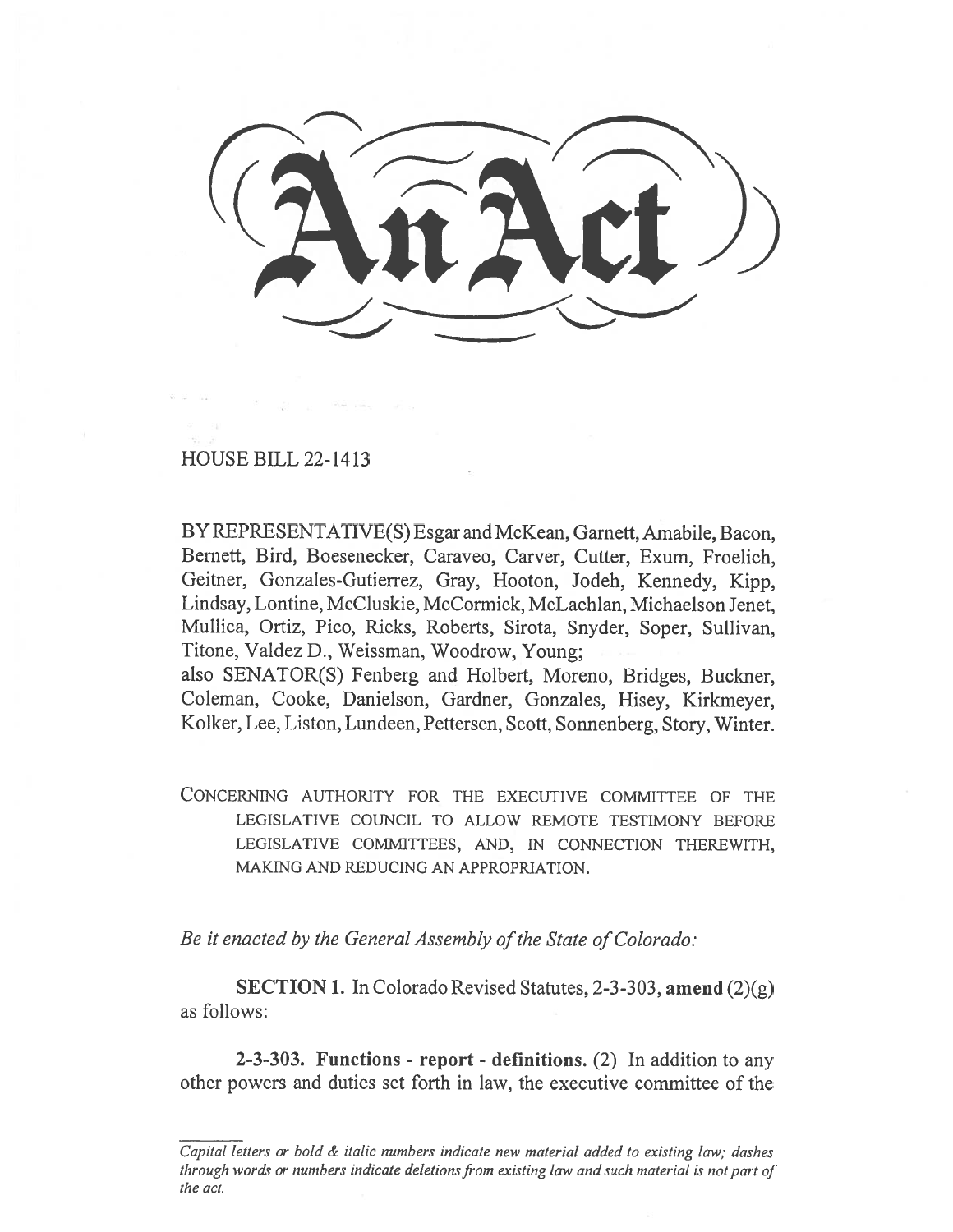legislative council has the following powers and duties:

 $(g)$  (I)  $\leftrightarrow$  To consider, recommend, and establish policies allowing legislative committees to take remote testimony from one or more centralized remote sites located around the state GOVERNMENT OFFICIALS AND EMPLOYEES AS WELL AS OTHER MEMBERS OF THE PUBLIC.

(B) If remote testimony is approved, at least one remote site established pursuant to sub-subparagraph (A) of this subparagraph (I) must be located in the western slope area of the state.

(C) The video teleconferencing technology need not televise, nor otherwise allow testifying members of the public to see, the committee of reference proceedings, so long as the members of the public are able to hear such proceedings and communicate with the committee.

(II) In implementing this paragraph  $(g)$ , the executive committee may enter into agreements with state institutions of higher education to use those institutions as the centralized remote sites and to use the resources. including facilities, equipment, and staff, of those institutions.

(III) The executive committee may, in its discretion, implement the use of video teleconferencing in phases.

(IV) Nothing in this paragraph  $(g)$  SUBSECTION  $(2)(g)$  supersedes the power of the house of representatives or the senate to adopt rules or joint rules, or both, for the orderly conduct of their affairs.

(V) After the adjournment of the second regular session of the seventieth general assembly, but prior to August 1, 2016, the director of research of the legislative council shall submit to the members of the general assembly a report containing the following information pertaining to remote testimony taken pursuant to this paragraph (g):

 $(A)$  The total number of persons who testified remotely;

(B) The locations of the sites from which such persons testified;

(C) The average length of hearings at which remote testimony was accepted;

## PAGE 2-HOUSE BILL 22-1413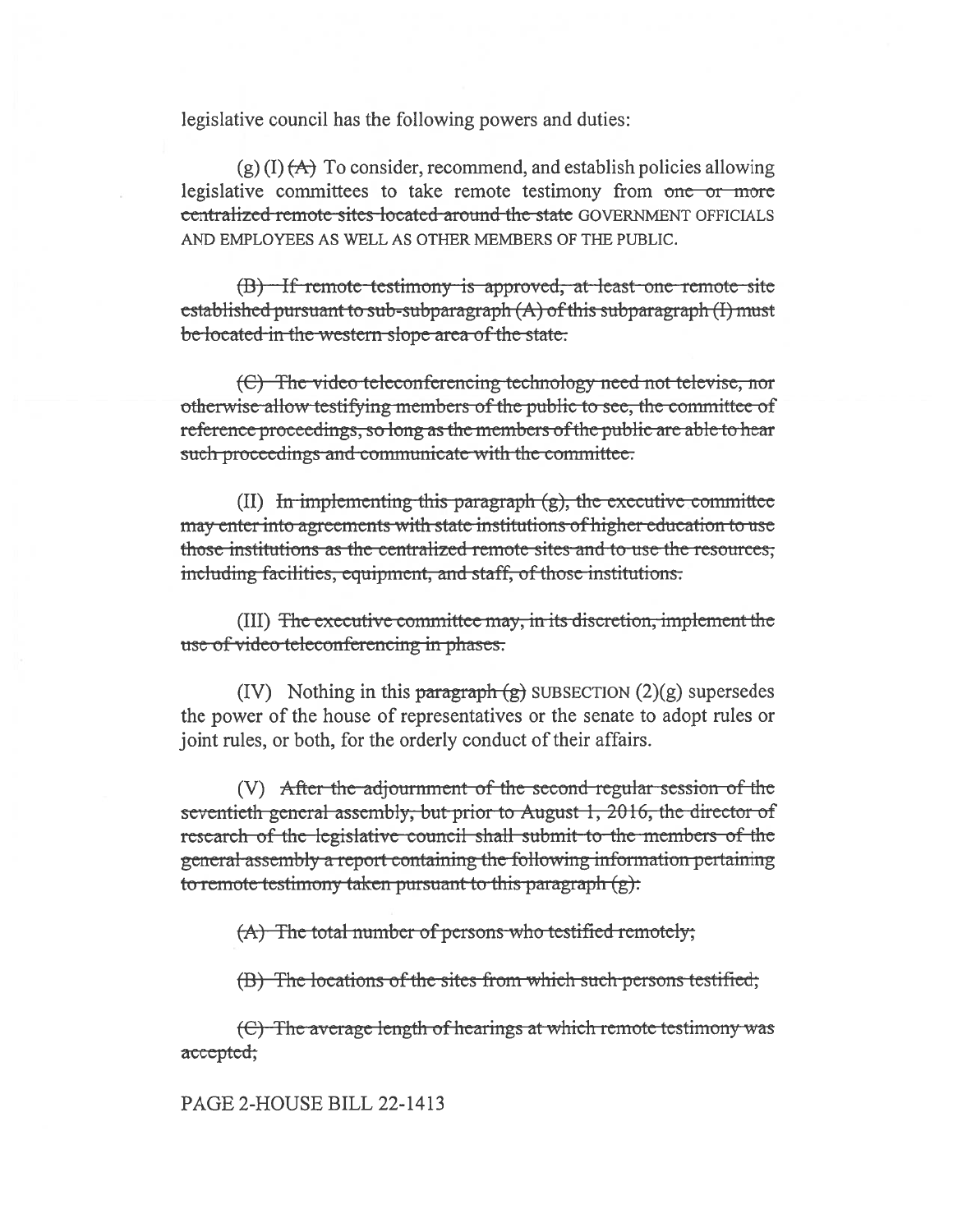(D) The estimated calculation of travel miles saved by allowing persons to testify remotely;

(E) The cost to implement the remote testimony process;

(F) The technological or other issues, if any, that arose;

(G) Identification of other suitable sites from which remote testimony can be taken, in a manner that ensures that adequate geographic distribution of sites is achieved;

(II) Any recommendations that the director believes would improve the taking of remote testimony; and

(I) Any other information that the director believes relevant or  $usefitt$ .

**SECTION 2.** Appropriation - adjustments to 2022 legislative appropriation bill. (1) To implement this act, the general fund appropriation made in the annual legislative appropriation act (House Bill 22-1286) for the 2022-23 state fiscal year to the legislative department for use by the general assembly is decreased by \$10,000.

(2) For the 2022-23 state fiscal year, \$401,709 is appropriated to the legislative department for use by the legislative council. This appropriation is from the general fund and is based on an assumption that the legislative council will require an additional 6.0 FTE. The legislative council may use this appropriation to implement this act.

**SECTION 3. Safety clause.** The general assembly hereby finds,